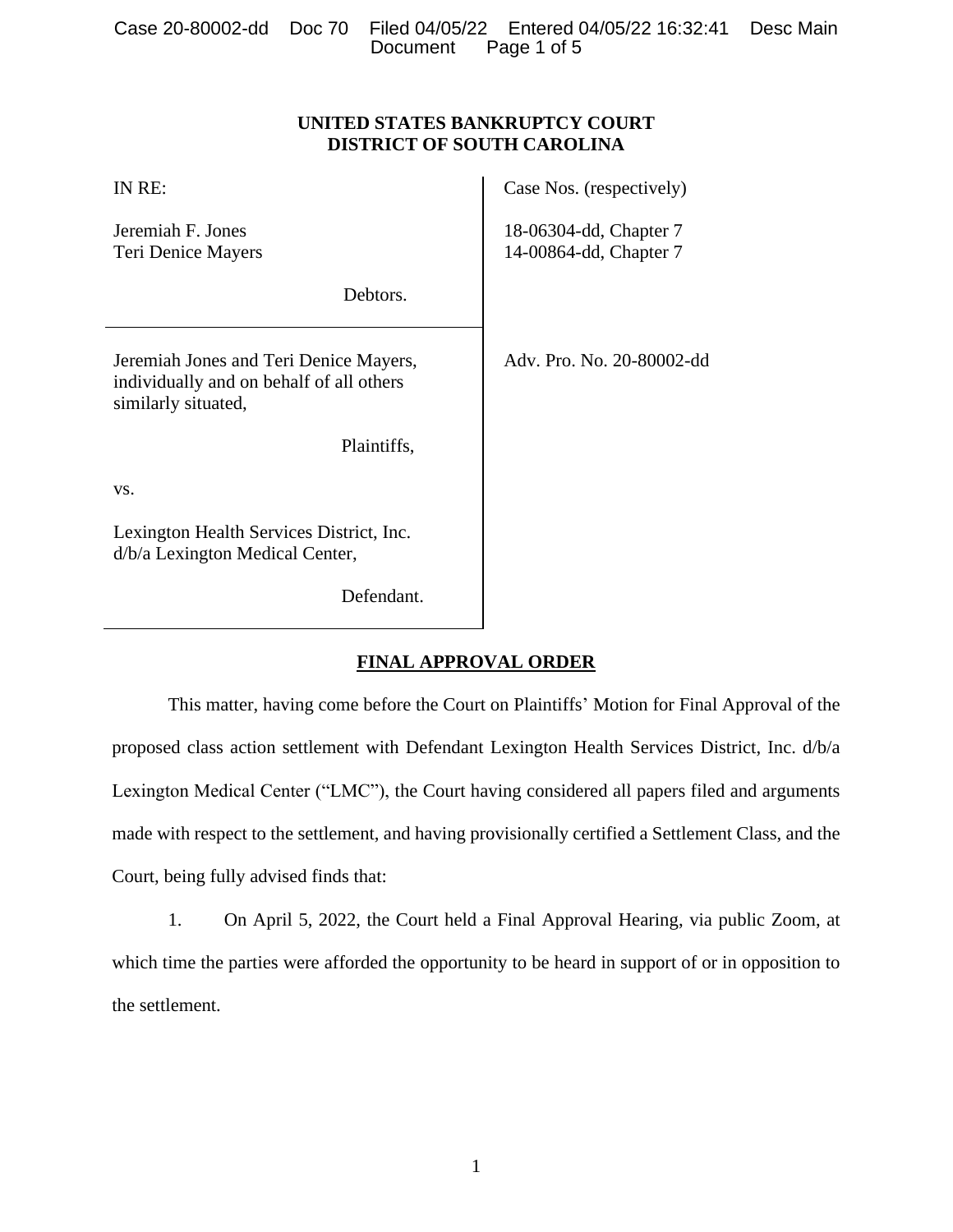#### Case 20-80002-dd Doc 70 Filed 04/05/22 Entered 04/05/22 16:32:41 Desc Main Document Page 2 of 5

2. Certification for settlement purposes of the Settlement Class, as defined by the Settlement Agreement and the Preliminary Approval Order, is appropriate pursuant to Rule 23(a), and (b) of the Federal Rules of Civil Procedure.

3. Notice to the Settlement Class required by Fed. R. Civ. P. 23(e) has been provided in accordance with the Settlement Agreement and the Preliminary Approval Order. Such Notice has been given in an adequate and sufficient manner, constitutes the best notice practicable under the circumstances, and satisfies Fed. R. Civ. P. 23(e) and due process.

4. The Settlement Agreement was arrived at as a result of arms' length negotiations conducted in good faith by counsel for the Parties, and is supported by the Parties.

5. The settlement, as set forth in the Settlement Agreement, is fair, reasonable, and adequate to the members of the Settlement Class, in light of the complexity, expense, and duration of litigation, and the risks involved in establishing liability, damages, and in maintaining the class action through trial and appeal.

6. The relief provided in the settlement constitutes fair value given in exchange for the release of claims.

7. No persons have excluded themselves from the Settlement Class in accordance with the provisions of the settlement and the Preliminary Approval Order.

8. The Parties and each Class Member have irrevocably submitted to the exclusive jurisdiction of this Court for any suit, action, proceeding, or dispute arising out of the Settlement Agreement.

9. It is in the best interests of the Parties and the Settlement Class Members and consistent with principles of judicial economy that any dispute between any Settlement Class Member (including any dispute as to whether any person is a Settlement Class Member) and any

2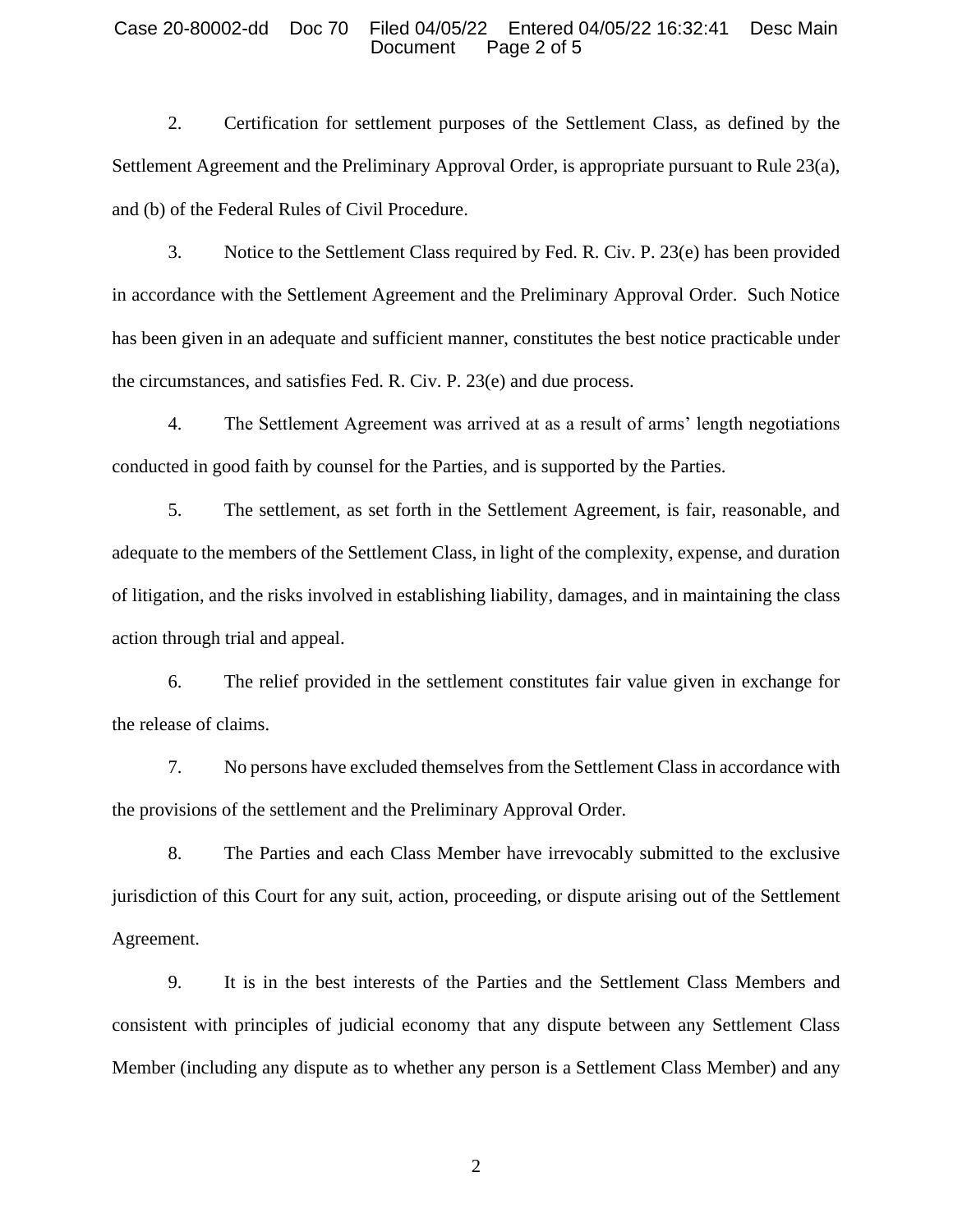#### Case 20-80002-dd Doc 70 Filed 04/05/22 Entered 04/05/22 16:32:41 Desc Main Document Page 3 of 5

Released Party, which in any way relates to the applicability or scope of the Settlement Agreement or the Final Approval Order, should be presented exclusively to this Court for resolution.

## IT IS THEREFORE ORDERED, ADJUDGED AND DECREED THAT:

10. This action is a class action against LMC on behalf of a class of consumers that has been defined as follows: every person who declared bankruptcy within South Carolina whose discharged or stayed debt to Lexington Medical was collected by Lexington Medical through the Setoff Debt Collection Program or who made a payment to Lexington Medical on a discharged or stayed debt after receiving a Setoff Debt Collection Program notice in the tax years 2017, 2018 and 2019. The Settlement Class does not include Defendant's officers, directors, and employees; Defendant's attorneys; Plaintiff's attorneys; any Judge overseeing or considering the approval of the Settlement together with members of their immediate family and any judicial staff.

11. The Settlement Agreement submitted by the Parties for the Settlement Class is finally approved pursuant to Rule 23(e) of the Federal Rules of Civil Procedure as fair, reasonable, and adequate and in the best interests of the Settlement Class. The Settlement Agreement shall therefore be deemed incorporated herein and the proposed settlement is finally approved and shall be consummated in accordance with the terms and provisions thereof, except as amended or clarified by any subsequent order issued by this Court.

- 12. There were no objections to the settlement.
- 13. This action is hereby dismissed on the merits, with prejudice and without costs.

14. As agreed by the parties in the Settlement Agreement, upon the Effective Date, the Released Parties shall be released and discharged in accordance with the Settlement Agreement.

3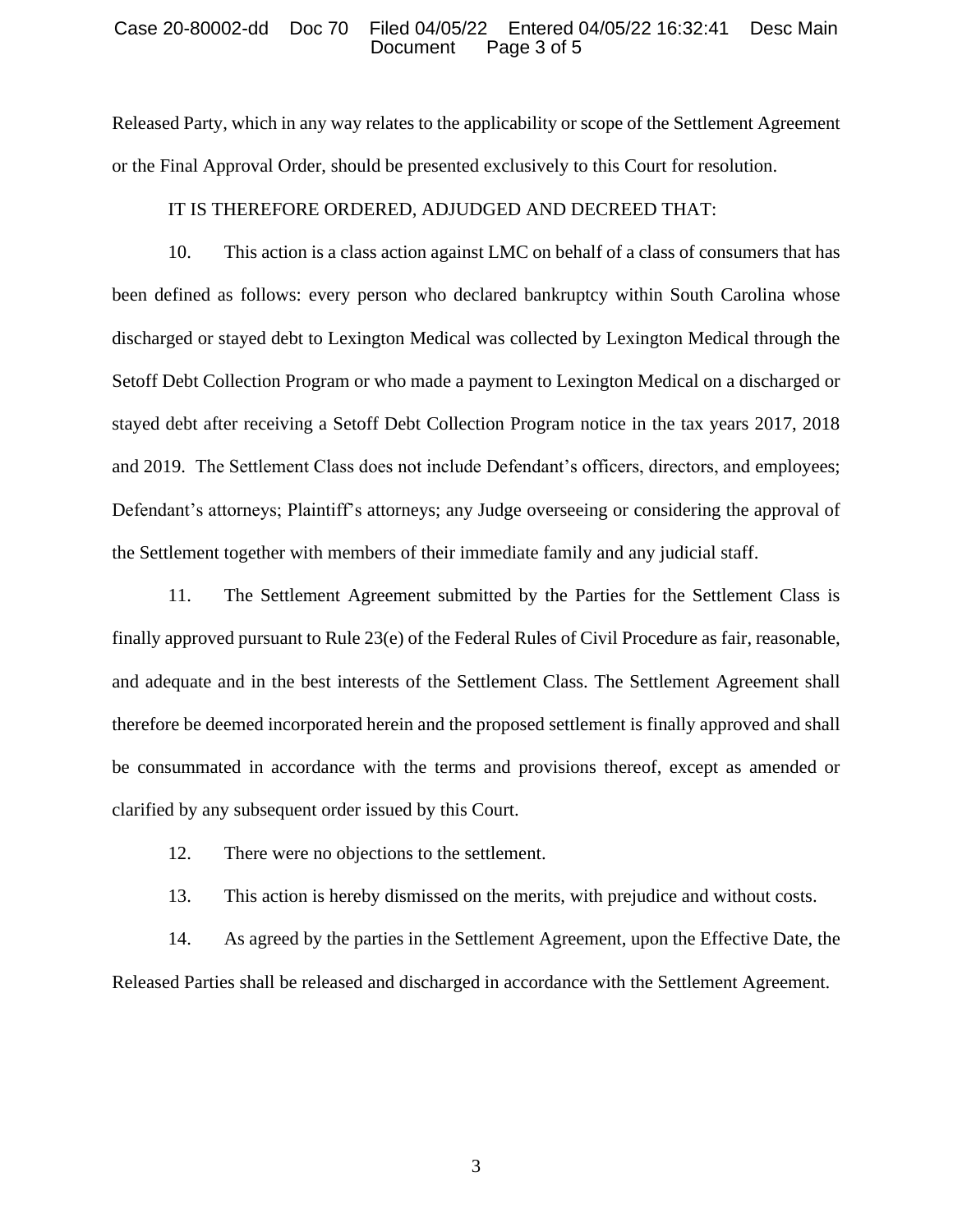#### Case 20-80002-dd Doc 70 Filed 04/05/22 Entered 04/05/22 16:32:41 Desc Main Document Page 4 of 5

15. Each Settlement Class Member is permanently barred and enjoined from instituting, maintaining, or prosecuting, either directly or indirectly, any lawsuit that asserts Released Claims against the Released Parties.

16. Without affecting the finality of this judgment, the Court hereby reserves and retains jurisdiction over this settlement, including the administration and consummation of the settlement. In addition, without affecting the finality of this judgment, the Court retains exclusive jurisdiction over Defendant and each member of the Settlement Class for any suit, action, proceeding or dispute arising out of or relating to this Order, the Settlement Agreement or the applicability of the Settlement Agreement. Without limiting the generality of the foregoing, any dispute concerning the Settlement Agreement, including, but not limited to, any suit, action, arbitration or other proceeding by a Settlement Class Member in which the provisions of the Settlement Agreement are asserted as a defense in whole or in part to any claim or cause of action or otherwise raised as an objection, shall constitute a suit, action or proceeding arising out of or relating to this Order. Solely for purposes of such suit, action or proceeding, to the fullest extent possible under applicable law, the parties hereto and all members of the Settlement Class are hereby deemed to have irrevocably waived and agreed not to assert, by way of motion, as a defense or otherwise, any claim or objection that they are not subject to the jurisdiction of this Court, or that this Court is, in any way, an improper venue or an inconvenient forum.

17. Upon consideration of Class Counsel's application for fees and costs, the Court awards \$170,000 as reasonable attorneys' fees and reimbursement for reasonable out-of-pocket expenses, to be paid separately from the Class' Settlement Fund.

18. Upon consideration of the application for individual service awards, Named Plaintiff Jeremiah Jones and Named Plaintiff Teri Denice Mayers are each awarded the sum of

4